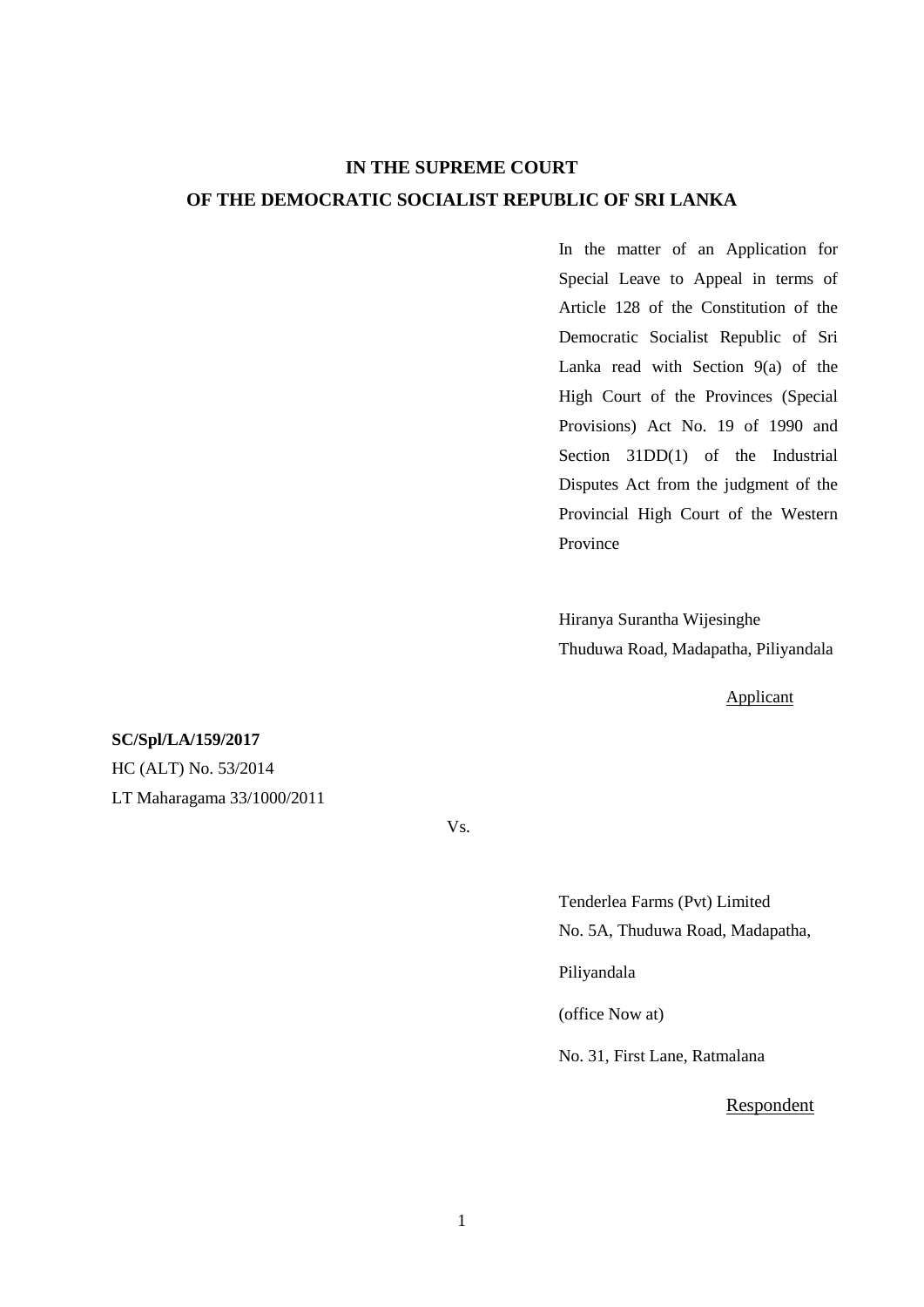#### AND BETWEEN

Tenderlea Farms (Pvt) Limited No. 5A, Thuduwa Road, Madapatha, Piliyandala (Office now at) No. 31, First Lane, Ratmalana

Respondent-Appellant

Vs.

Hiranya Surantha Wijesighe

Thudawa Road, Madapatha, Piliyandala.

Applicant-Respondent

# **AND NOW BETWEEN**

Hiranya Surantha Wijesinghe

Thuduwa Road, Madapatha, Piliyandala

Applicant-Respondent-Petitioner

Vs.

Tenderlea Farms (Pvt) Limited No. 5A, Thuduwa Road, Madapatha, Piliyandala (Office now at) No. 31, First Lane, Ratmalana

Respondent-Appellant-Respondent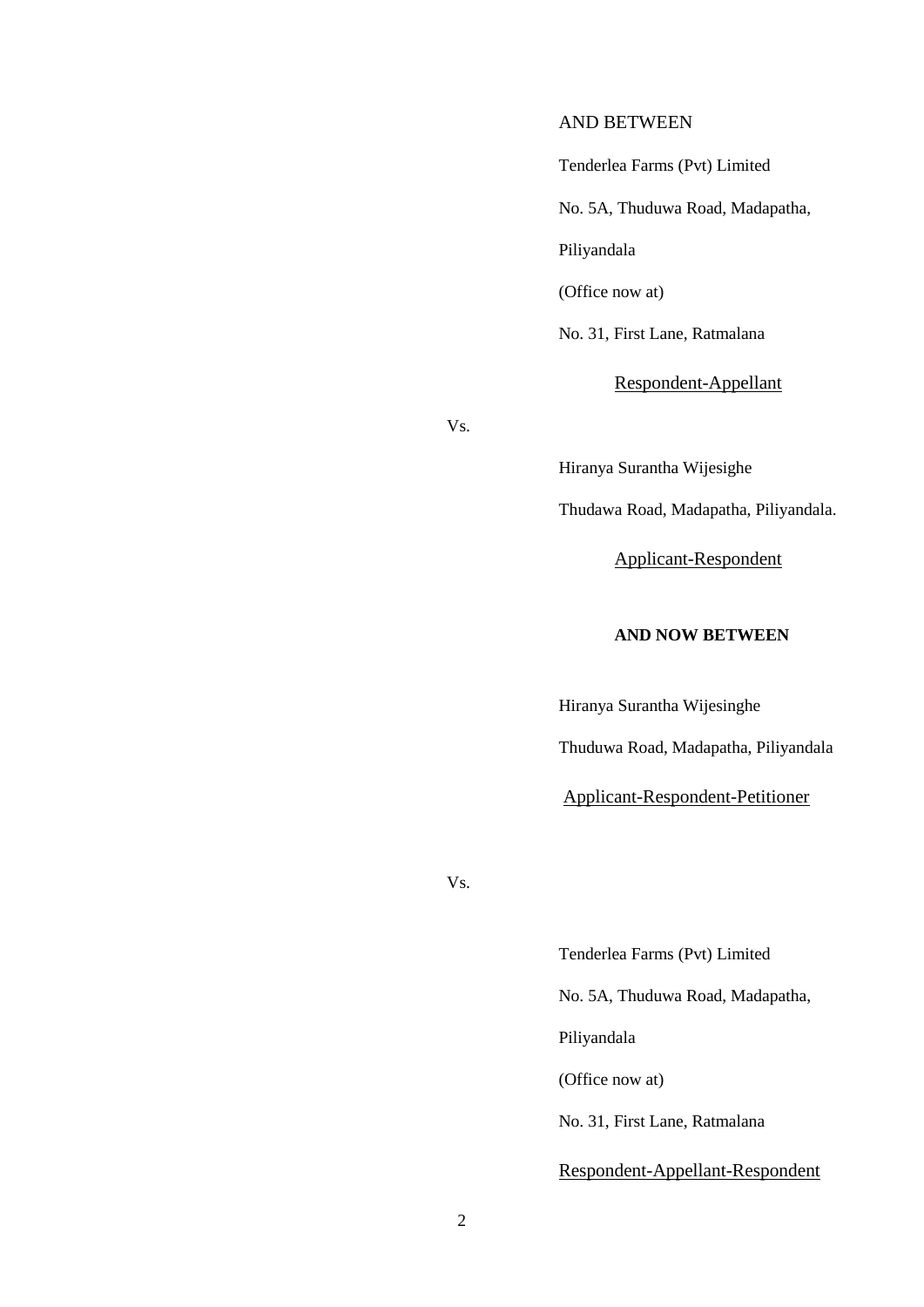| Before:    | Priyantha Jayawardena, PC, J                                                                           |
|------------|--------------------------------------------------------------------------------------------------------|
|            | Murdu N.B. Fernando, PC, J                                                                             |
|            | S. Thurairaja, PC, J                                                                                   |
| Counsel:   | Kaushali Rubasinghe with Kushani Harischandra for Applicant-Respondent-<br>Petitioner                  |
|            | Viran Corea with Sarita de Fonseka instructed by DN Associates for Respondent-<br>Appellant-Respondent |
| Argued On: | $12^{th}$ February, 2019                                                                               |
|            | Decided On: $17th$ September, 2020                                                                     |

# **Priyantha Jayawardena, PC, J**

# **Facts of the case**

This is an application seeking for special leave to appeal (hereinafter referred to as "the instant application") against the judgment of the High Court holden in Colombo (hereinafter referred to as "the High Court") setting aside a Labour Tribunal Order which held that the termination of employment of the workman was illegal and unjustified.

The applicant-respondent-petitioner (hereinafter referred to as "the workman") was employed as the Farm Manager of the respondent-appellant-respondent Company (hereinafter referred to as "the employer"). He filed an application in the Labour Tribunal claiming compensation for the alleged unlawful termination of services and gratuity from the employer.

In his answer, the employer stated that the termination was due to 'frustration' of the contract of employment as the farm in which the employer worked was closed down as it was not feasible to continue with its operations.

After the conclusion of the inquiry, the Labour Tribunal delivered its Order granting a sum of Rs. 276,980/- as compensation for the wrongful termination of employment. Further a sum of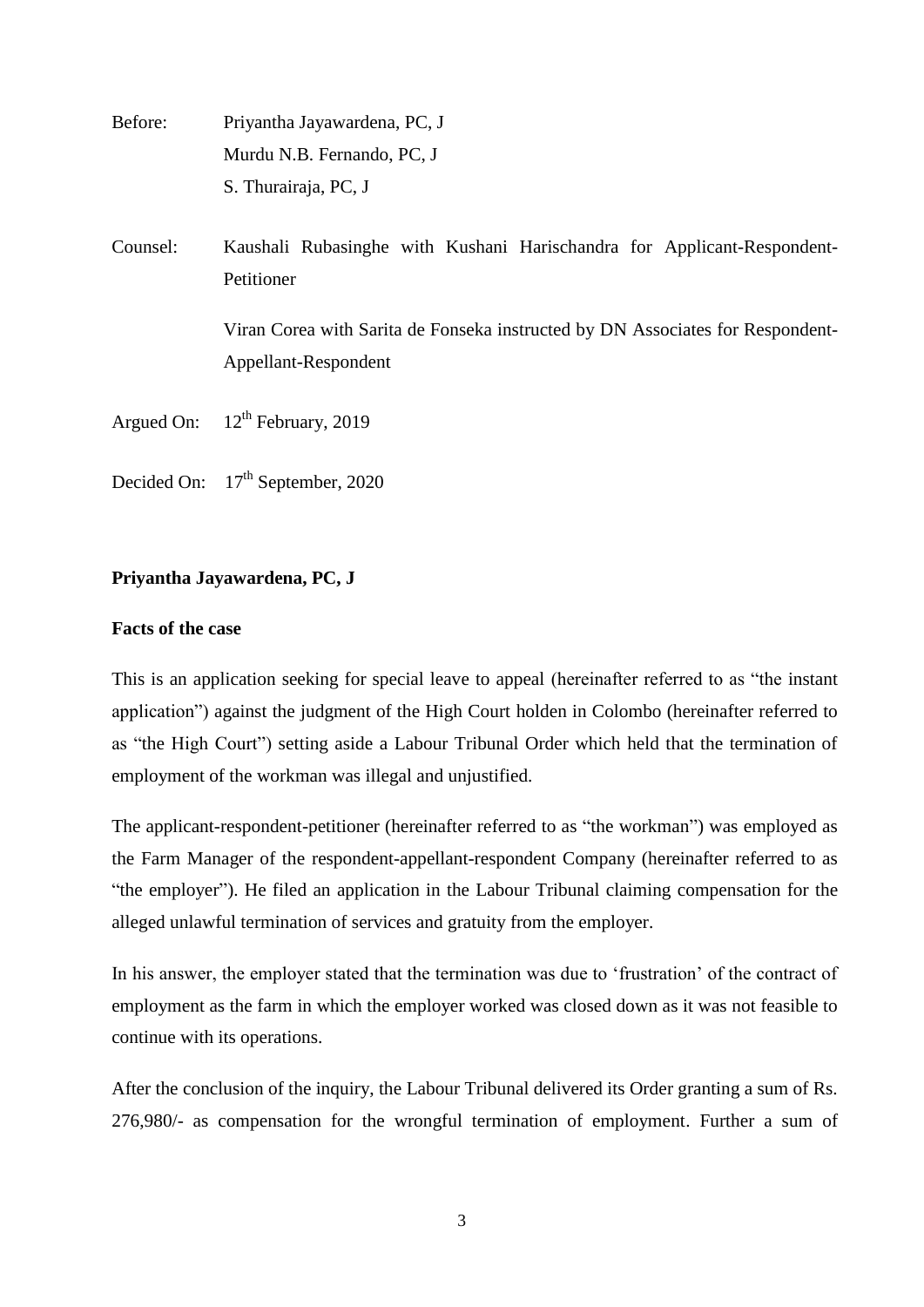Rs.138,490/- was granted as gratuity since the employer had less than fifteen employees at the time of the alleged termination of the services of the workman.

Being aggrieved by the Order of the Labour Tribunal, the employer appealed to the High Court to have the Order of the Labour Tribunal set aside.

Having heard the parties, the High Court allowed the appeal and set aside the Order of the Labour Tribunal.

Being aggrieved by the judgment of the High Court, the workman preferred an application for special leave to appeal to this court on the following questions of law;

- i. Is the said Judgment of the Learned High Court contrary to law and against the submissions made?
- ii. Is the said Judgment of the Learned High Court Judge contrary to the decisions in the cases relating to depositing securities, specifically the case of *Wimalasiri Perera and others v Lakmali Enterprises Diesel and Petrol Motor Engineers and others (2003) 1 SLR 62?*
- iii. Is the said Judgment of the Learned High Court Judge contrary to the decisions in the cases related to compensation for loss for employment within the context of closure of business?
- iv. Is the said Judgment of the Learned High Court Judge contrary to decision in the cases related to granting gratuity at the termination of employment?
- v. Is the said Judgment of the Learned High Court Judge not considered the material questions involved and ignored the facts on ground of justice and equity?
- vi. Has the said Judgment of the Learned High Court Judge failed to justify the termination on balance of probability?
- vii. Has the said Judgment of the Learned High Court Judge made a finding which is inconsistent with the evidence and contradictory of it?
- viii. Are the findings in the said Judgment of the Learned High Court Judge rationally possible and perverse with regard to the evidence on record?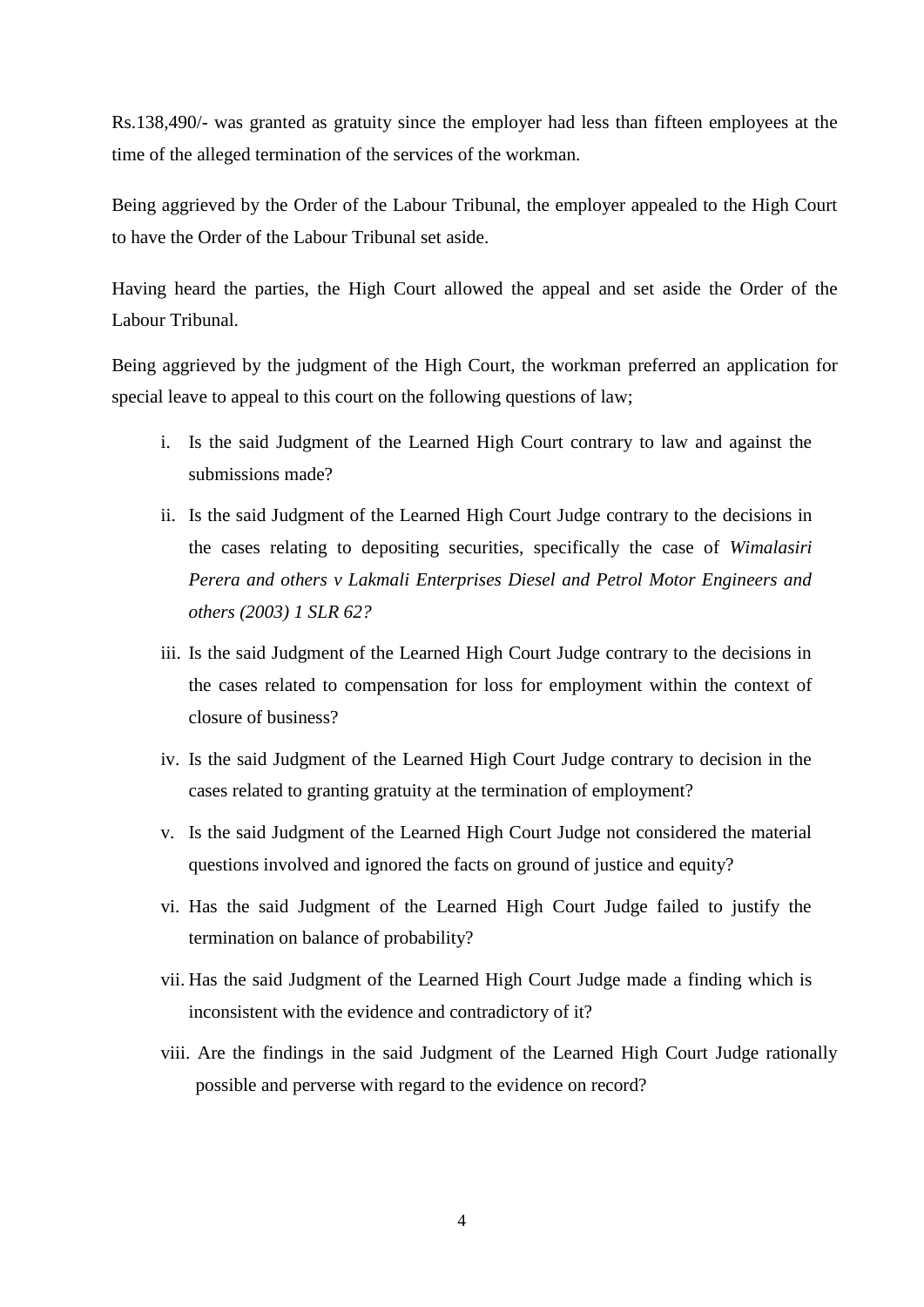When the application was first taken up for support, the learned Counsel for the employer had moved to re-fix the application for support to obtain instructions. Accordingly, the application was re-fixed for support.

However, when this application was taken up for support for the second time, the learned Counsel for the employer raised a Preliminary Objection stating that the workman had not complied with Rule 2 read with Rule 6 of the Supreme Court Rules of 1990 (hereinafter referred to as the "Supreme Court Rules") and moved for a dismissal of the application *in limine*.

# **Preliminary Objection raised by the Employer**

The Counsel for the employer submitted that, although the workman, in his petition of appeal, had specifically pleaded that the entire Appeal Brief of the case No. HC/ALT/53/2014 had been annexed, none of the documents produced before the High Court, except for the judgment, were produced in court and no reason was given for such omission. Further, the workman had not sought the permission of the court to produce the said documents at a subsequent date.

Moreover, it was submitted that almost a month after the said Preliminary Objection was raised, the workman had filed, by way of motion several documents without assigning any reason for the delay and/or inability to have tendered the said documents along with the petition. The documents that were tendered by the workman along with the said motion are as follows:

- (a) the statement of objections dated  $24<sup>th</sup>$  April, 2015 filed by the workman in the High Court,
- (b) the affidavit filed along with the statement of objections of the workman dated  $24<sup>th</sup>$ April, 2015 filed in the High Court,
- (c) the written submissions of the workman dated  $28<sup>th</sup>$  August, 2015 filed in the High Court,
- (d) the written submissions of employer dated  $14<sup>th</sup>$  July, 2015 filed in the High Court, and
- (e) the written submissions of employer dated  $5<sup>th</sup>$  October, 2015 filed in the High Court.

#### **Submissions of the Employer**

The Counsel for the employer submitted that the workman has not given any reasons for failing to file the aforesaid documents with the petition. In the circumstances, this court would not be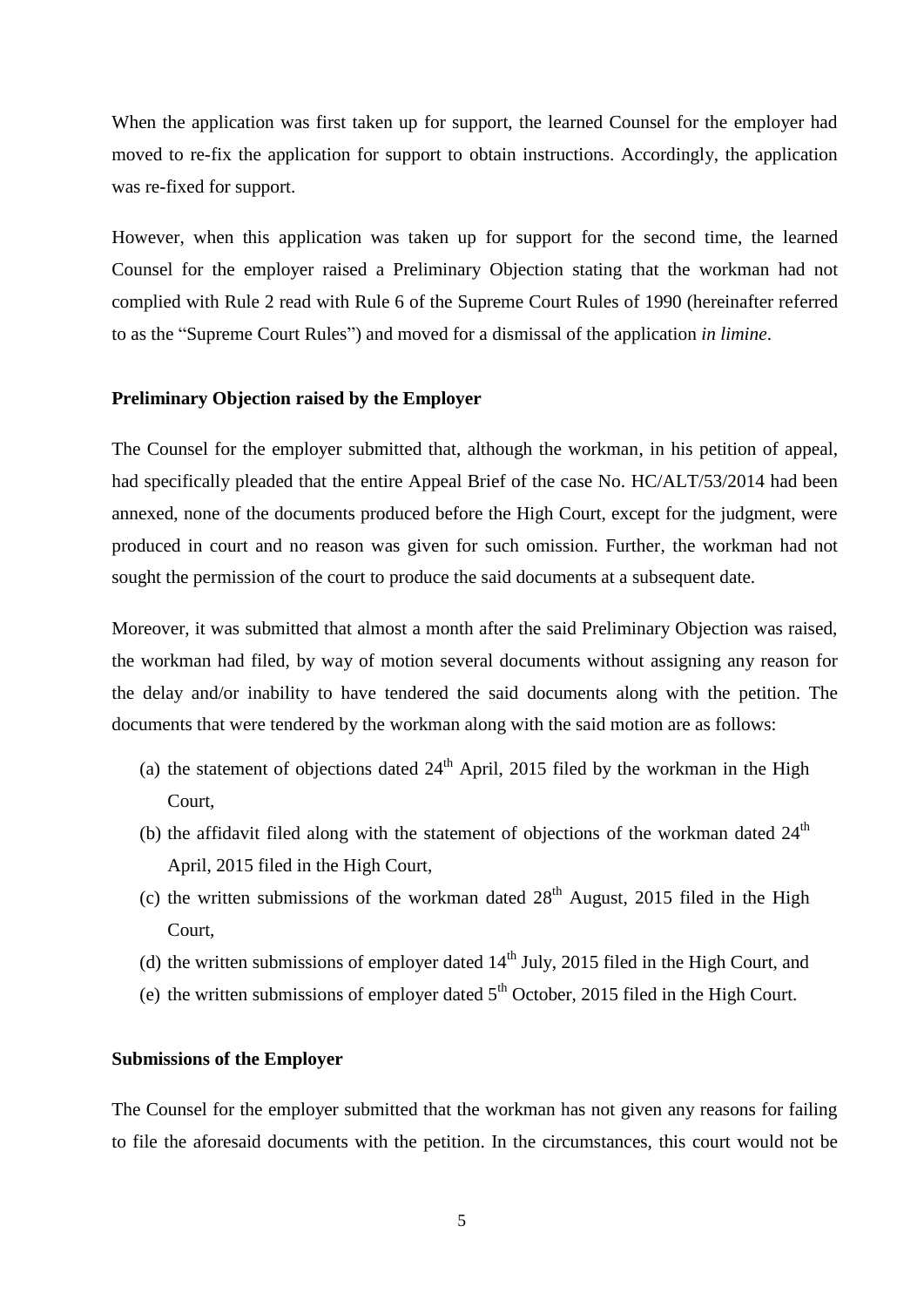able to consider the questions of law set out in the application for special leave to appeal without considering the said material and the arguments placed before the High Court.

In support of his submission, the Counsel for the employer cited the case of *Ceylon Electricity Board v Ranjith Fonseka* (2008) 1 SLR 337.

It was further submitted that where the failure to comply with the Rules of the Supreme Court has not been explained, non-compliance should not be excused.

It was contended that such non-compliance could be excused only where the workman has proved due diligence on his part to obtain the documents and that the default was due to circumstances beyond his control, but not otherwise.

The Counsel for the employer cited the case of *Aaron Senerath v The Manager, Moray Estate and another* (SC/SPL/LA/231/2015) SC Minutes 19<sup>th</sup> January, 2017 which held:

*"I am of the view that the Petitioner has failed to comply with the Rules of the Supreme Court when he failed to annex the material documents required by Rule 2 and Rule 6. The Petitioner in his Petition did not seek permission of the Court to file the documents subsequently. He had failed to give reasons for noncompliance.* 

*In terms of Rule 2 of the Supreme Court Rules 1990 the Petitioner could be excused only if it is proved that he had exercised due diligence to obtain the documents and the default was due to circumstances beyond his control, but not otherwise, that he shall be deemed to have compiled with the provisions of this rule.* 

In the foregoing circumstances, it was submitted that the workman has failed to comply with Rule 2 read with Rule 6 of the Supreme Court Rules 1990, by failing to submit material documents considered by the High Court. Thus, the instant application for special leave to appeal ought to be dismissed *in limine* with costs.

#### **Submissions of the Workman**

In response to the said objection, the learned Counsel for the workman submitted that in terms of Rule 2 read with Rule 6 of the Supreme Court Rules, documents have to be annexed where the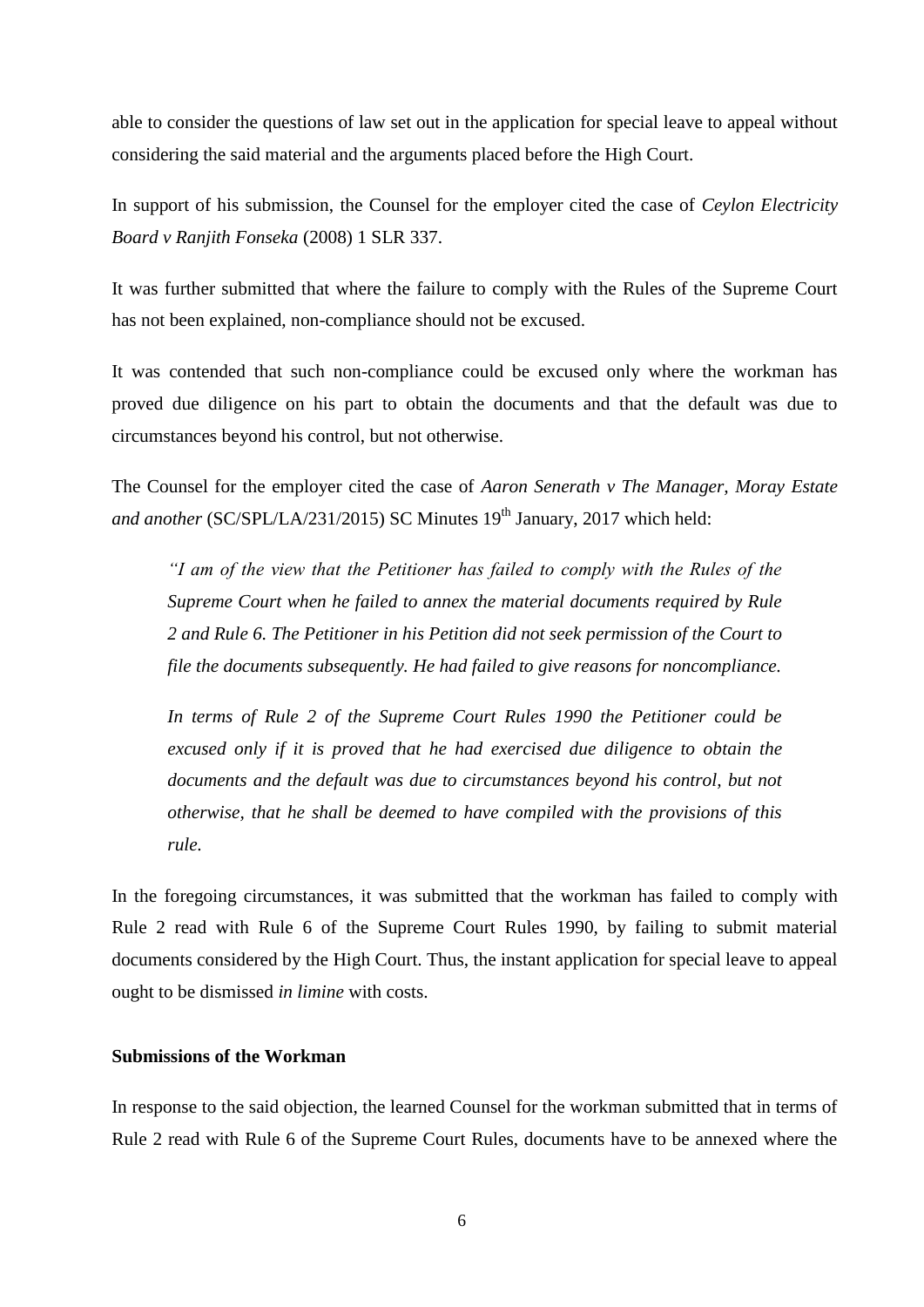application contains allegations of fact which cannot be verified by reference to the judgment or Order in respect of which special leave to appeal is sought.

He further submitted that the impugned judgment of the High Court and the appeal brief of the High Court that were tendered with the petition are sufficient to consider all the questions of law contained in the petition and therefore, it is not necessary to file the documents referred to above, to support the application for special leave to appeal. Moreover, it was submitted that no prejudice has been caused to the rights of the employer or the administration of justice due to the non-availability of those documents.

Furthermore, the Counsel for the workman submitted that the aforementioned documents referred to by the Counsel for the employer in his Preliminary Objection, were tendered by way of motion on  $18<sup>th</sup>$  December, 2017 after the Preliminary Objection was raised, but prior to the inquiry in respect of the said Preliminary Objection.

Moreover, it was submitted that the employer filed a motion along with the Proxy and Caveat without raising any objections to the maintainability of the special leave to appeal application. Further, when the application was taken up for support for the first time, no objection was raised on the maintainability of the application. However, the objection regarding non-compliance was raised only when the matter was taken up for support for the second time.

Furthermore, it was submitted that the employer has not followed the proper procedure in raising the Preliminary Objection. In support of his submission, the Counsel for the workman cited the judgment decided in *S. J. Sirisena and Others v A. A. Gunawardane and 5 others* (SC/SPL/LA No. 133/2015) SC Minutes 2<sup>nd</sup> August, 2017.

#### **Is there a material breach of Rule 2 read with Rule 6 of the Supreme Court Rules 1990?**

Rule 2 of the Supreme Court Rules states as follows:

"Every application for special leave to appeal to the Supreme Court shall be made by a petition in that behalf lodged at the, Registry, together with affidavits and documents in support thereof as prescribed by rule 6, and a certified copy, or uncertified photocopy, of the judgment or order in respect of which leave to appeal is sought. Three additional copies of such petition, affidavits documents, and judgment or order shall also be filed;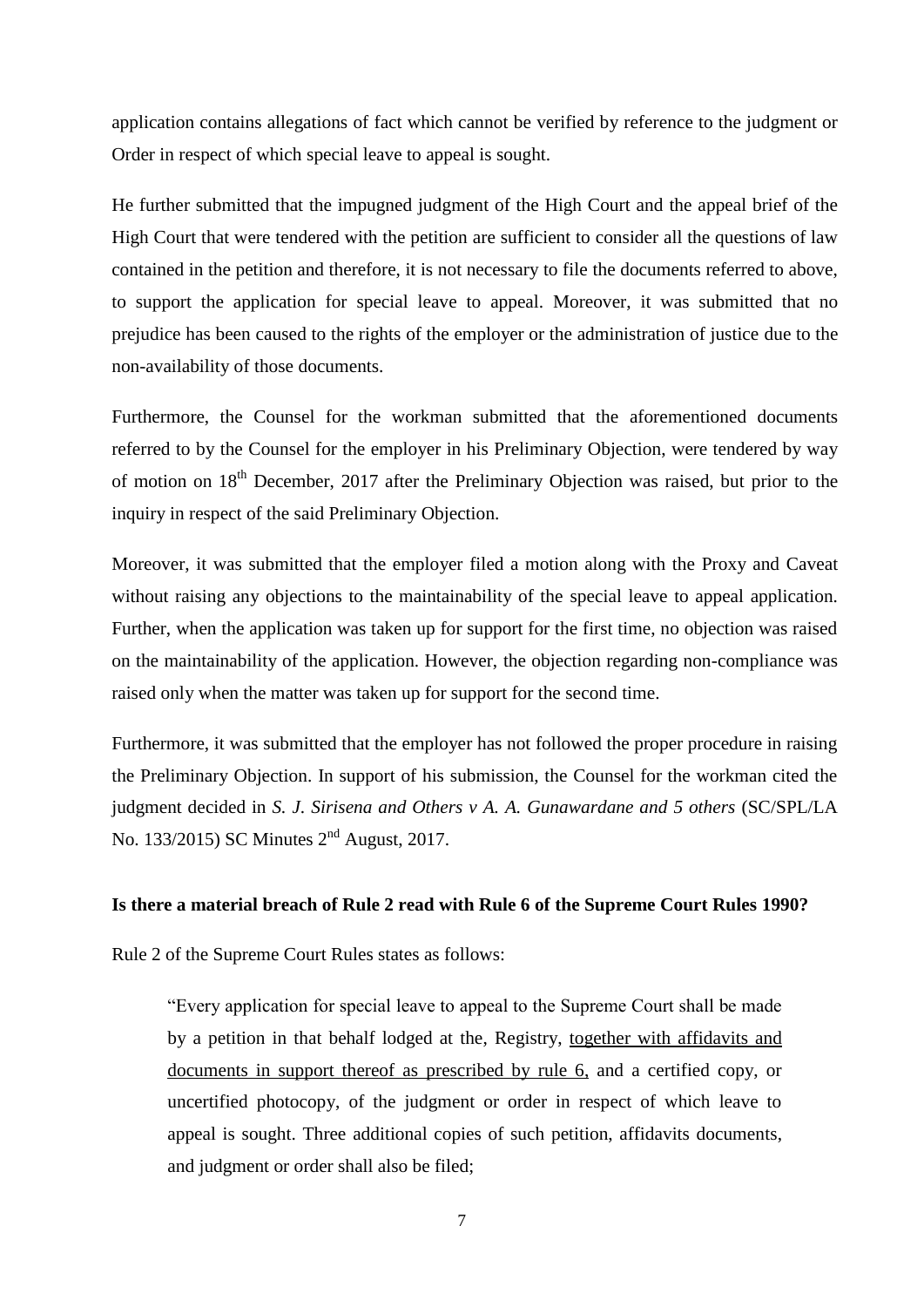Provided that if the petitioner is unable to obtain any such affidavit, document, judgment or order, as is required by this rule to be tendered with his petition, he shall set out the circumstances in his petition, and shall pray for permission to tender the same, together with the requisite number of copies, as soon as he obtains the same. If the Court is satisfied that the petitioner had exercised due diligence in attempting to obtain such affidavit, document, judgment or order, and that the failure to tender the same was due to circumstances beyond his control, but not otherwise, he shall be deemed to have complied with the provisions of this rule." [Emphasis

added]

Further, Rule 6 of the Supreme Court Rules reads as follows:

"Where any such application contains allegations of fact which cannot be verified by reference to the judgment or order of the Court of Appeal in respect of which special leave to appeal is sought, the petitioner shall annex in support of such allegations an affidavit or other relevant document (including any relevant portion of the record of the Court of Appeal or of the original court of tribunal). Such affidavit may be sworn to or affirmed by the petitioner, his instructing attorney-atlaw, or his recognized agent, or by any other person having personal knowledge of such facts. Every affidavit by a petitioner, his instructing attorney-at-law, or his recognized agent, shall be confined to the statement of such facts as the declarant is able of his own knowledge and observation to testify to: provided that statements of such declarant's belief may also be admitted, if reasonable grounds for such belief be set forth in such affidavit."

[Emphasis added]

The above shows that, Rule 2 read with Rule 6 specifies the documents that are required to be annexed to an application for special leave to appeal, if allegations of facts referred to in such an application cannot be verified by reference to the judgment in respect of which special leave to appeal is sought.

The application is filed along with a certified copy of the High Court brief which contained the following documents: the petition of appeal filed in the High Court, application to the Labour Tribunal, answer, replication, amended application, amended answer and the amended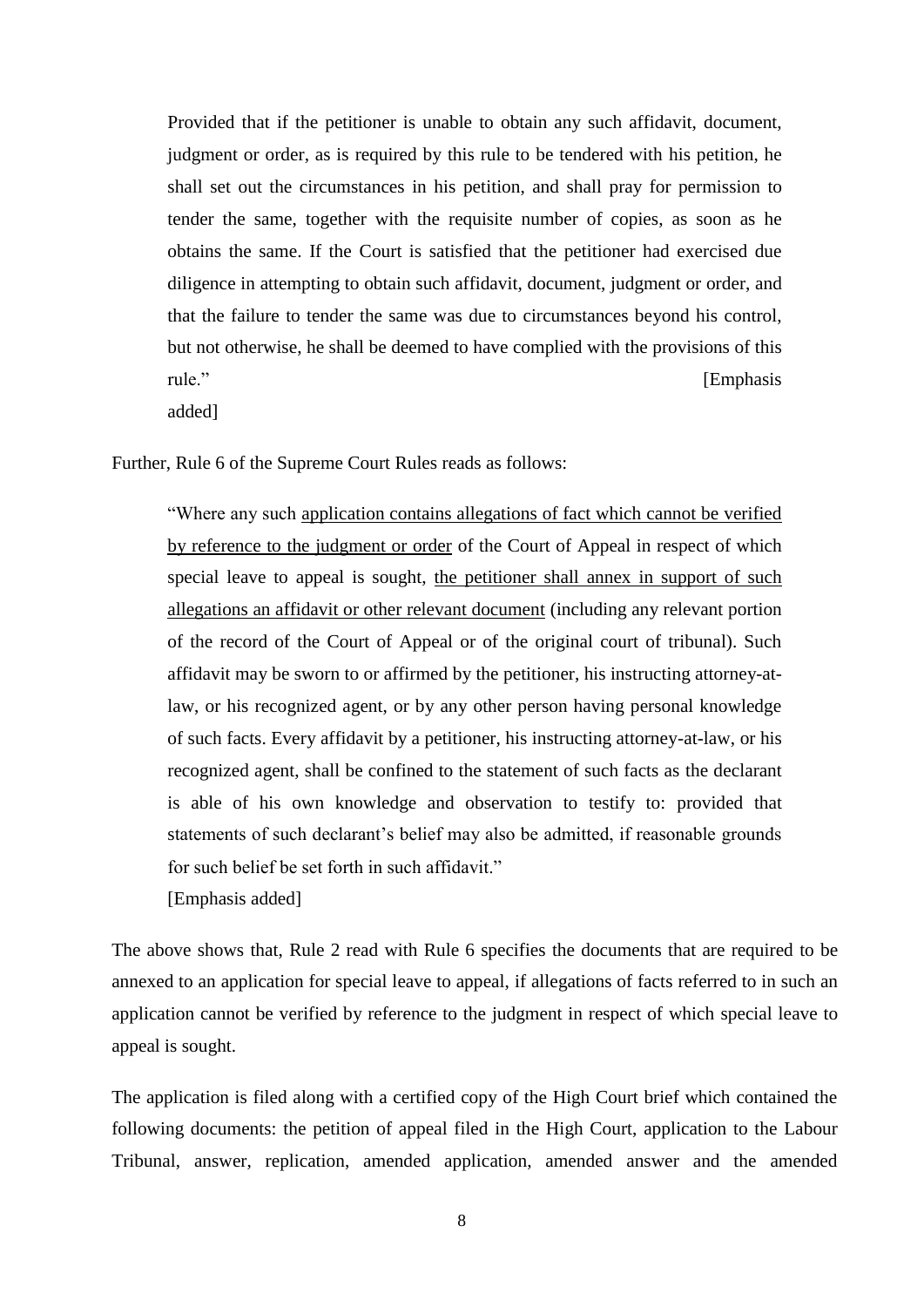replication, written submissions of the workman and the employer filed in the Labour Tribunal, proceedings in the Labour Tribunal, Order of the Labour Tribunal (hereinafter referred to as the "appeal brief"). Further, the impugned judgment of the High Court was filed along with the said application.

In terms of Rule 3 of the Supreme Court Rules, every application for special leave to appeal shall contain a plain and concise statement of all facts and matters that are necessary to enable the court to determine whether special leave to appeal should be granted, including the questions of law in respect of which special leave to appeal is sought, and the circumstances rendering the case or matter fit for review by the Supreme Court.

In the instant application, the workman had reserved the right to tender further documents. However, even though the workman filed the appeal brief of the High Court and the impugned judgment of the High Court along with the application for special leave to appeal, the documents referred to in the Preliminary Objection stated above were filed after the said objection was raised.

Non-compliance with the Supreme Court Rules does not necessarily result in depriving a party seeking redress from this court. It is the discretion of court to consider whether such documents are necessary to consider the application for granting special leave to appeal.

Further, the court would have to consider whether the non-compliance is fatal to the maintainability of an application or whether it is just a failure or omission which should not affect the administration of justice or whether the defect can be cured in the interests of justice without adversely affecting the rights of the other parties.

This position was held in *Kiriwanthe and Another v Navaratne and Another* [1990] 2 SLR 393, Fernando, J held:

*"The weight of authority thus favours the view that while all these Rules must be complied with the law does not require or permit an automatic dismissal of the application or appeal of the party in default. The consequence of non-compliance (by reason of impossibility or for any other reason) is a matter falling within the discretion of the Court, to be exercised after considering the nature of the default, as well as the excuse or explanation therefor, in the context of the object of the particular Rule.*" **[Emphasis added]**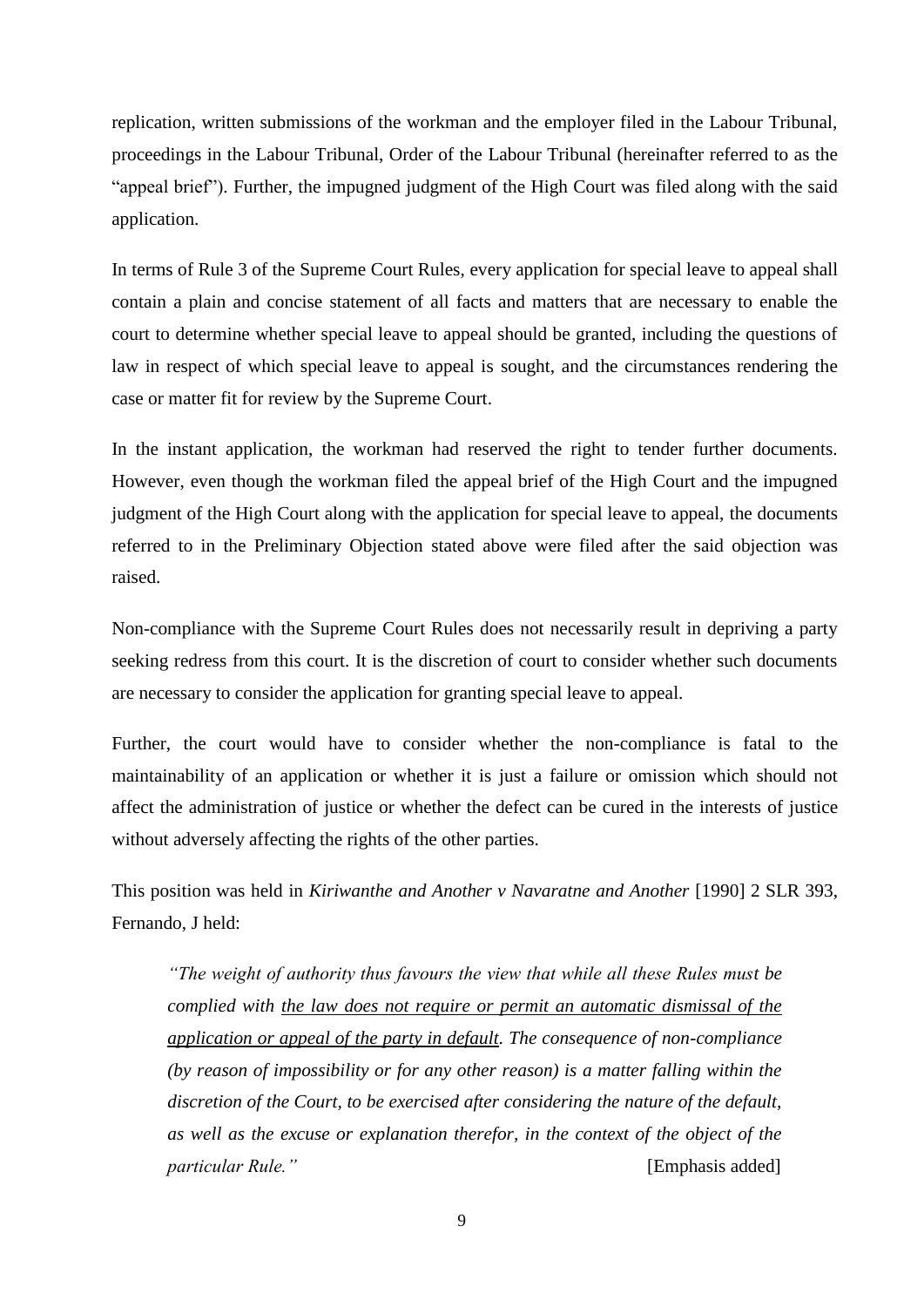In the circumstances, it is necessary to consider whether the documents that have not been filed along with the application for special leave to appeal are fatal to the maintainability of the instant application.

The Counsel for the employer submitted *inter alia* that the objections and affidavit that were filed in the High Court by the workman have not been produced in this court along with the instant application.

There is no provision requiring the filing of objections in an appeal. Hence, the statement of objections and the verifying affidavit filed by the workman before the High Court are not necessary to consider the instant application.

The other documents that have not been filed, are the written submissions filed by the workman and the employer before the High Court.

Upon perusal of the questions of law raised, it is evident that there are no allegations of fact which cannot be verified by reference to the impugned judgment and the appeal brief. Hence, I am of the opinion that the said documents are not material documents to consider granting of special leave to appeal in the instant application.

Thus, the case of *Aaron Senerath v The Manager*, *Moray Estate and another*  $(SC/SPL/LA/231/2015)$  SC Minutes  $19<sup>th</sup>$  January, 2017 cited by the Counsel for the employer has no relevance to the instant application as the material documents are provided along with the petition in the instant application.

A close examination of the instant application shows that the impugned judgment of the High Court and the appeal brief filed in the High Court annexed to the said application are sufficient to consider the questions of law that are set out in the application for special leave to appeal.

Further, the Counsel for the employer cited the case of *Ceylon Electricity Board v Ranjith Fonseka* (2008) 1 SLR 337 in support of his Preliminary Objection. However, it has no relevance to the application, as the said appeal had been decided mainly on the defects in the caption of the petition and affidavit filed in court, and not on the failure to file written submissions that were filed in the lower court by the parties.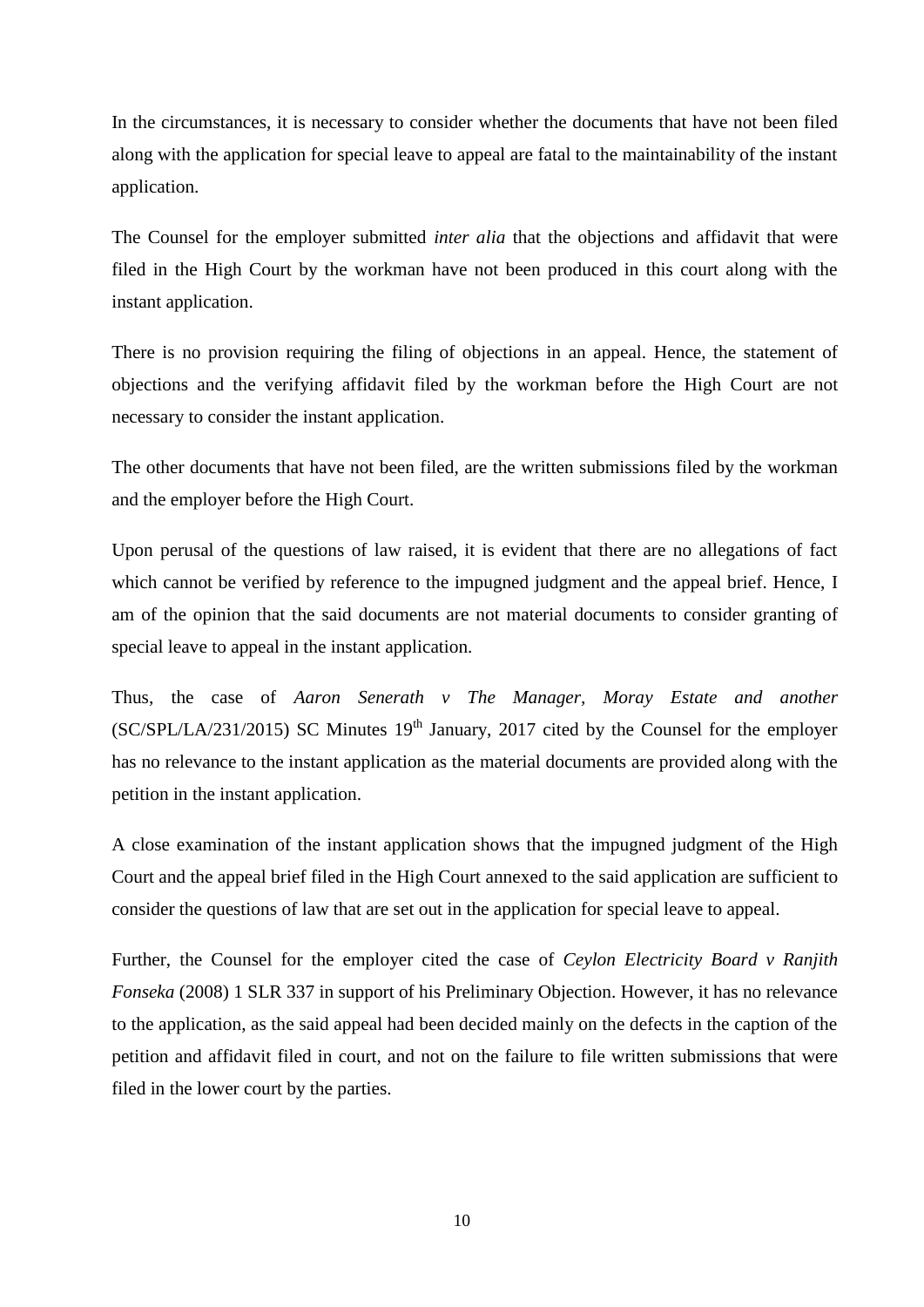In the circumstances, the instant application can be considered by referring to the impugned judgment of the High Court and the appeal brief of the High Court produced along with the said application.

Thus, I am of the opinion that there is no material breach of Rule 2 read with Rule 6 of the Supreme Court Rules on the part of the workman and substantial compliance with the Supreme Court Rules has been observed in filing the instant application. In any event, no prejudice has been caused to the employer.

# **Has the employer followed the proper procedure for raising the aforementioned Preliminary Objection?**

The employer filed a motion along with its Proxy and Caveat without raising any objections for the alleged breach of the Supreme Court Rules.

Further, when the instant application came up for support, the employer had made an application to re-fix the application for support without raising any objection as to the maintainability of the instant application. The Preliminary Objection was raised for the first time when the instant application was taken up for support for the second time.

If an application for special leave to appeal does not comply with the Supreme Court Rules, a party who wishes to raise an objection for the non-compliance of the Rules, shall do so in terms of Rule 10 by filing a motion and moving court for the rejection or dismissal of the said application.

Rule 10 reads as follows:

- "(1) A single Judge of the Supreme Court, sitting in Chambers, may refuse to entertain any application for special leave to appeal on the ground that it discloses no reasonable cause of appeal, or is frivolous or vexatious, or contains scandalous matter, or is preferred merely for the purpose of causing delay, or that such application does not comply with these rules.
- (2) Where a Judge refuses to entertain an application for special leave to appeal under the provisions of the preceding sub-rule, the petitioner may appeal, by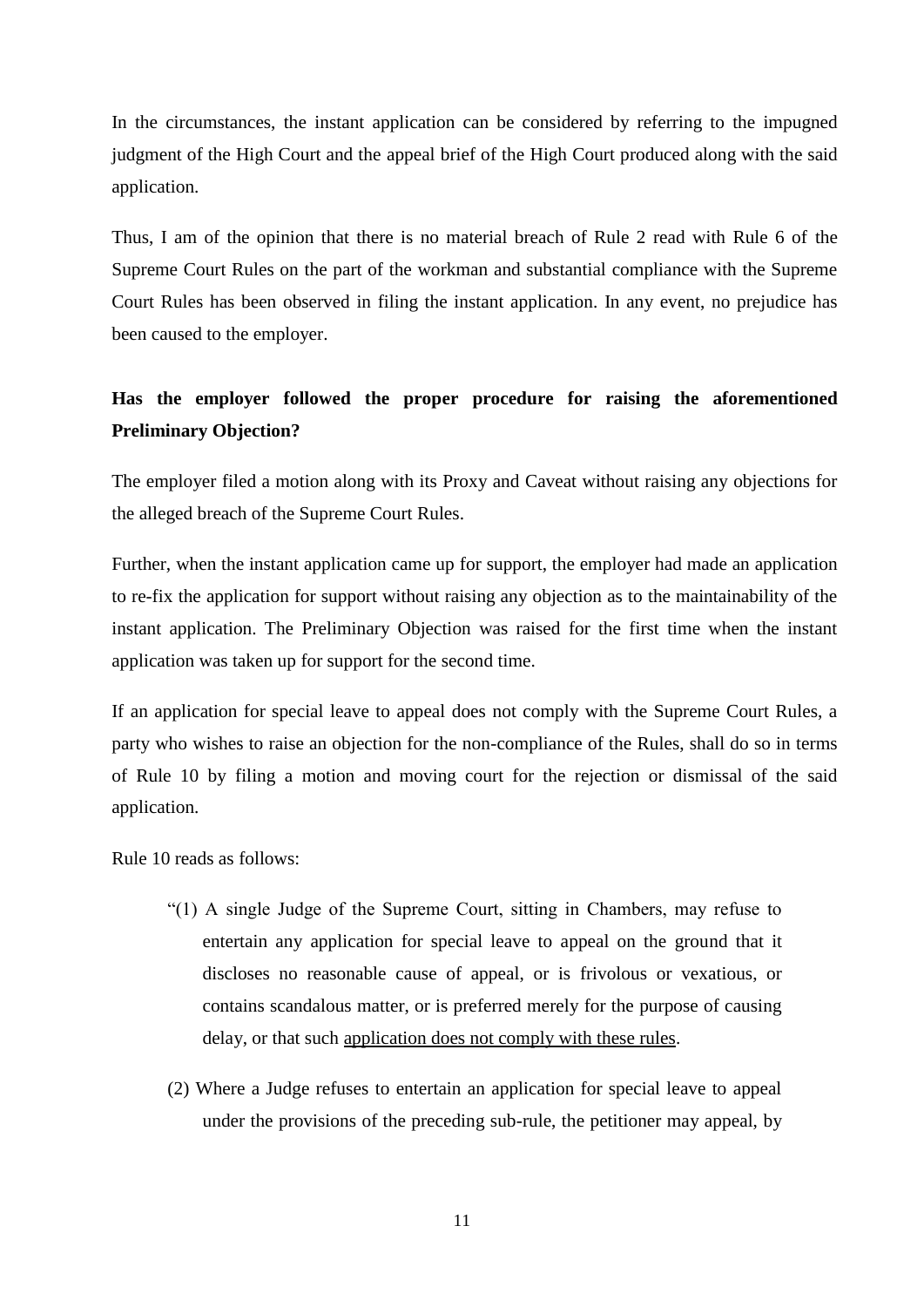way of motion, to the Supreme Court against such refusal." [Emphasis added]

The correct procedure for raising an objection for non-compliance of Supreme Court Rules was discussed in detail in *S. J. Sirisena and Others v A. A. Gunawardane and 5 others* (SC/SPL/LA No. 133/2015) SC Minutes 2<sup>nd</sup> August, 2017 where it was held:

*"Rule 10(1) stipulates the consequences of non-compliance with the Supreme Court Rules. I am of the view that the correct procedure for raising an objection of non-compliance of the Supreme Court Rules is to move the Court by filing a motion seeking for the rejection of the application. However, in this instance, the Respondents had failed to invoke the Rule 10(1) prior to raising the preliminary objection. Thus, the Respondents are not entitled to raise the said preliminary objection at a later stage."*

However, in the instant application, the employer has failed to comply with the procedure set out in Rule 10 of the Supreme Court Rules in respect of raising a Preliminary Objection. Hence, the employer is not entitled to raise the Preliminary Objection stated above.

Thus, I am of the opinion that the employer has not followed the proper procedure in raising the Preliminary Objection by not complying with Rule 10 of the Supreme Court Rules of 1990.

# **Conclusion**

In the circumstances, due to the reasons stated above, the Preliminary Objection raised by the employer is overruled.

I order Rs. 25,000/- as costs. The costs should be paid to the workman on or before  $30<sup>th</sup>$ September, 2020.

**Judge of the Supreme Court**

#### **Murdu N.B. Fernando, PC, J**